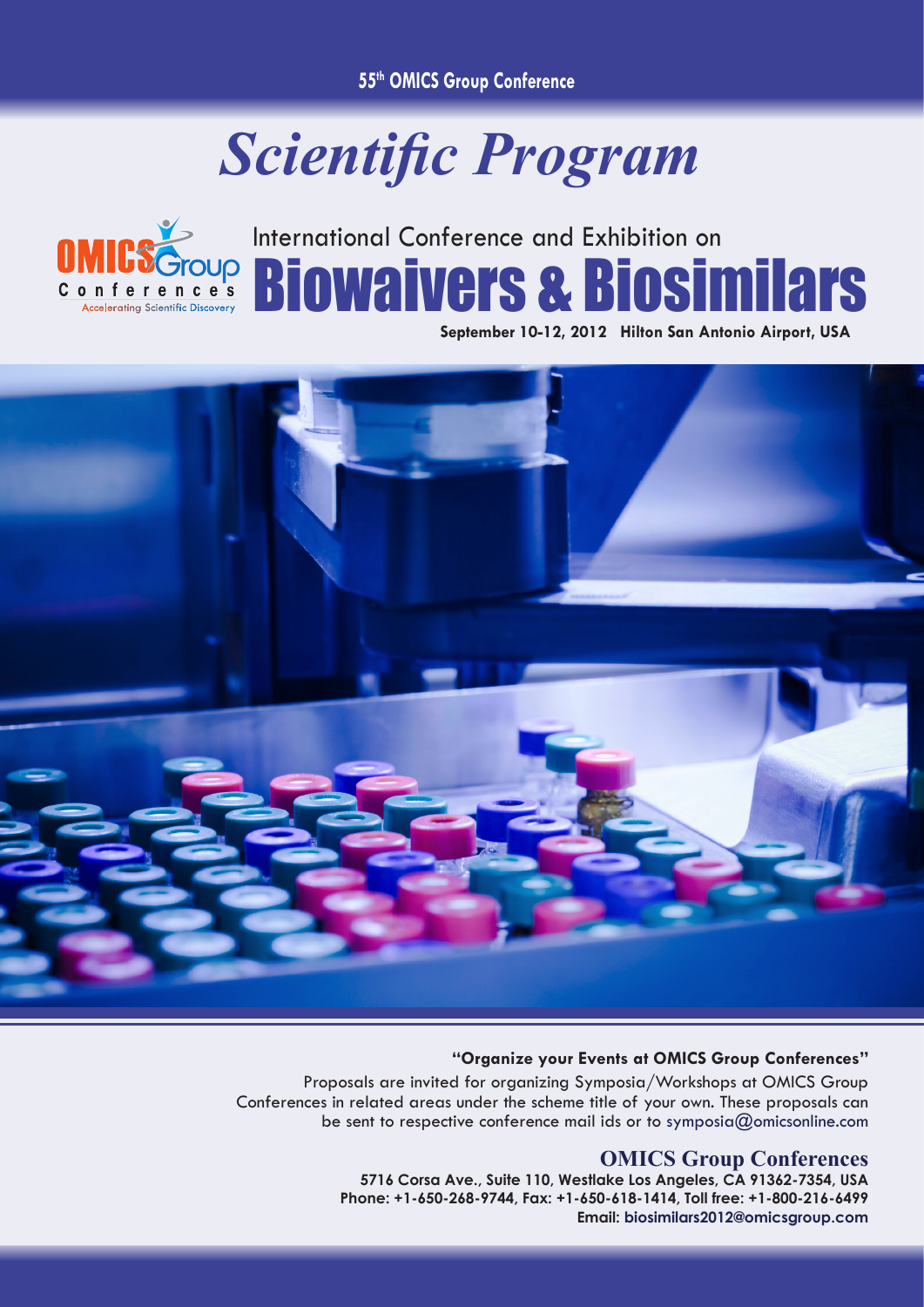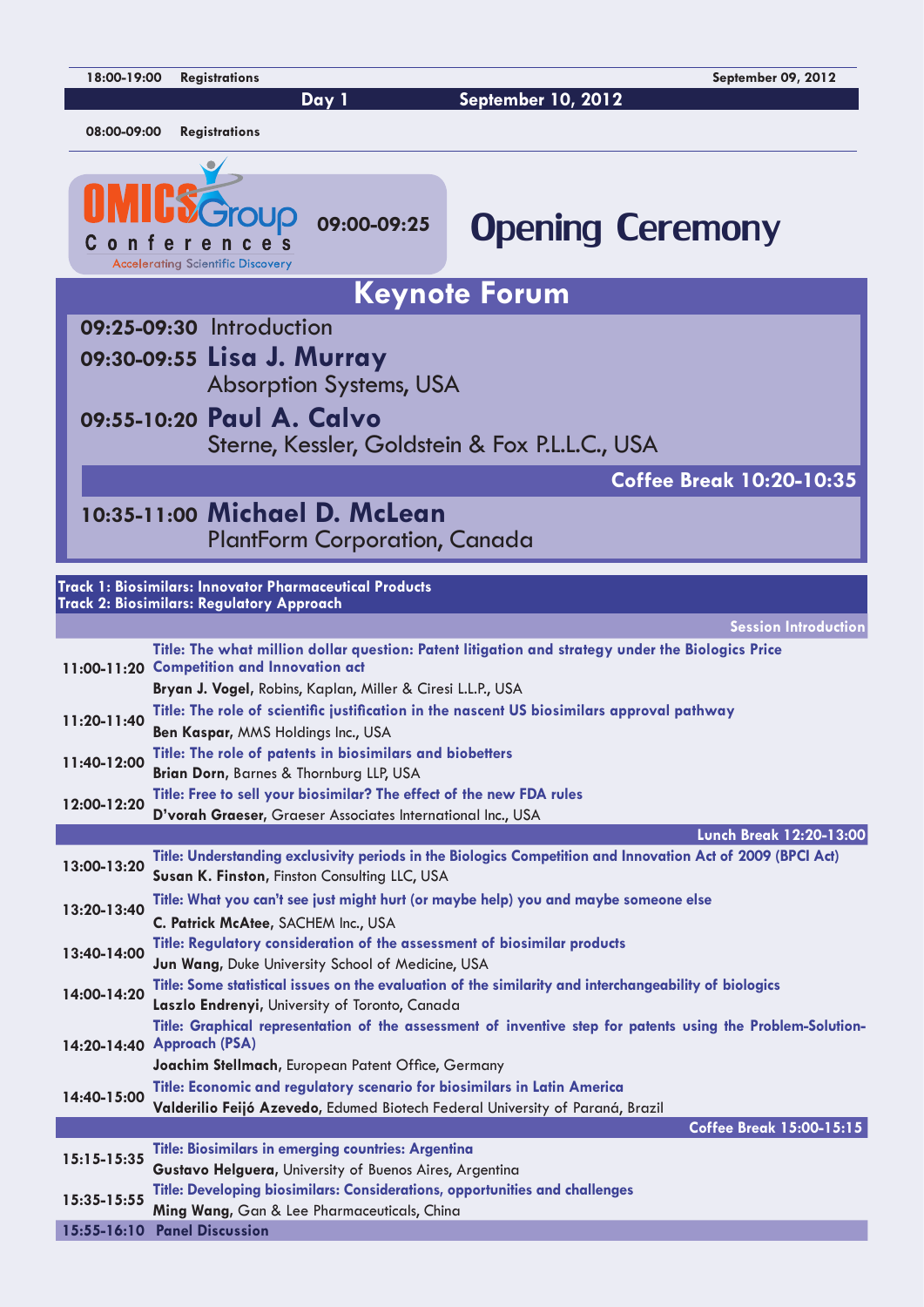|                                                        | <b>Track 3: Skill Set for Biosimilars Development</b>                                                                                                                           |  |
|--------------------------------------------------------|---------------------------------------------------------------------------------------------------------------------------------------------------------------------------------|--|
| <b>Track 4: Clinical Studies for Biosimilars</b>       |                                                                                                                                                                                 |  |
| 16:10-16:30                                            | Title: Transgenic blood proteins: An abundant source for next generation therapies with worldwide availability<br>William Velander, University of Nebraska-Lincoln, USA         |  |
|                                                        |                                                                                                                                                                                 |  |
|                                                        | Title: Strategies for development and validation of immunogenicity assays to support preclinical and clinical<br>16:30-16:50 biosimilar programs                                |  |
|                                                        |                                                                                                                                                                                 |  |
|                                                        | Kelly S. Colletti, Charles River Preclinical Services, USA<br>Title: The Danish HNPCC-system - Biomedical support to individual health care in hereditary colon cancer families |  |
| 16:50-17:10                                            | Inge Thomsen Bernstein, Hvidovre University Hospital, Denmark                                                                                                                   |  |
|                                                        | Title: Use of human protein transgenic animal models for immunogenicity testing and their value for                                                                             |  |
|                                                        | 17:10-17:30 comparative studies of biosimilars                                                                                                                                  |  |
|                                                        | Melody Sauerborn, TNO Triskelion BV, The Netherlands                                                                                                                            |  |
|                                                        | Title: Application of nanotechnology in drug delivery                                                                                                                           |  |
| 17:30-17:50                                            | Rawia Khalil, National Research Centre, Egypt                                                                                                                                   |  |
|                                                        | Title: Strategies and innovation in biosimilar drug development, achievement and challenges - An Indian perspective                                                             |  |
| 17:50-18:10                                            | Villoo Morawala-Patell, Avesthagen Limited, India                                                                                                                               |  |
| 18:10-18:25                                            | <b>Panel Discussion</b>                                                                                                                                                         |  |
|                                                        | 18:25-19:25 Cocktails: Sponsored by Journal of Bioequivalence & Bioavailability                                                                                                 |  |
|                                                        | Day 2<br>September 11, 2012                                                                                                                                                     |  |
|                                                        | <b>Breakout 1</b>                                                                                                                                                               |  |
|                                                        | <b>Track 5: Biosimilars Therapeutics</b>                                                                                                                                        |  |
|                                                        | Track 6: Commercialization or Globalization of Biosimilars                                                                                                                      |  |
|                                                        | <b>Session Introduction</b>                                                                                                                                                     |  |
|                                                        | Title: Biosimilars: Lessons learned from development to commercial launch                                                                                                       |  |
| 09:30-09:50                                            | Niranjan M. Kumar, ABS Inc. USA                                                                                                                                                 |  |
|                                                        | Title: PEG-Modified biosimilars: Potential role in the emerging global biosimilar market                                                                                        |  |
| 09:50-10:10                                            |                                                                                                                                                                                 |  |
|                                                        | Pascal Bailon, Bailon Consultants, USA                                                                                                                                          |  |
|                                                        | Title: The application of releasable pegylation linkers to improve the pharmaceutical properties of biosimilars                                                                 |  |
|                                                        | 10:10-10:30 and biobetters                                                                                                                                                      |  |
|                                                        | Hong Zhao, Enzon Pharmaceuticals Inc., USA                                                                                                                                      |  |
| 10:30-10:50                                            | Title: High-Quality combinatorial approaches for protein discovery and development                                                                                              |  |
|                                                        | Luke H. Bradley, University of Kentucky College of Medicine, USA                                                                                                                |  |
| 10:50-11:10                                            | Title: Biosimilar market overview, present and future                                                                                                                           |  |
|                                                        | Leandro Mieravilla, Biosimilar-Biotech Global Expert, Canada                                                                                                                    |  |
|                                                        | <b>Coffee Break 11:10-11:25</b>                                                                                                                                                 |  |
| 11:25-11:45                                            | Title: Dietary salt, insulin resistance and salt-sensitive hypertension: A trio in Dahl salt-sensitive (S) rats<br>Marlene Shehata, Marlene Shehata Pharmaceuticals, Canada     |  |
|                                                        | Title: Biosimilars - From conformation, ligand binding and stability                                                                                                            |  |
| 11:45-12:05                                            | Rohanah Hussain, Diamond Light Source, UK                                                                                                                                       |  |
|                                                        | Title: Developing of long acting glycoprotein hormones using gene fusion and gene transfer: From bench to clinics                                                               |  |
| 12:05-12:25                                            | Fuad Fares, University of Haifa, Israel                                                                                                                                         |  |
|                                                        | Title: Glucagon biosimilar: New perspective for low-price biopharmaceutical products for SUS                                                                                    |  |
| 12:25-12:45                                            | Patricia Barbosa Pelegrini, BioLife Brazil Ltd, Brazil                                                                                                                          |  |
|                                                        | Lunch Break 12:45-13:25                                                                                                                                                         |  |
|                                                        | Title: Expression of a complex biosimilar monoclonal antibody in alternate mammalian host system                                                                                |  |
| 13:25-13:45                                            | Hatim Motiwala, Intas Biopharmaceuticals Ltd., India                                                                                                                            |  |
|                                                        | 13:45-14:00 Panel Discussion                                                                                                                                                    |  |
|                                                        | <b>Track 7: Plant Produced Biosimilar Products</b>                                                                                                                              |  |
| Track 8: Aggregation and Immunogenicity of Biosimilars |                                                                                                                                                                                 |  |
|                                                        | <b>Session Introduction</b>                                                                                                                                                     |  |
|                                                        | Title: Mechanistic insights into protein aggregation and the development of rational approaches and predictive                                                                  |  |
|                                                        | 14:00-14:20 tools to stabilization of biopharmaceuticals                                                                                                                        |  |
|                                                        | Veysel Kayser, Massachusetts Institute of Technology, USA                                                                                                                       |  |
| 14:20-14:40                                            | Title: Plant expression platforms for human therapeutic proteins; A new era for biopharmaceuticals                                                                              |  |
|                                                        | Kathleen L. Hefferon, University of Toronto, Canada                                                                                                                             |  |
| 14:40-15:00                                            | Plant-based production and preclinical analysis of biosimilar Trastuzumab<br>Michael D. McLean, PlantForm Corporation, Canada                                                   |  |
|                                                        |                                                                                                                                                                                 |  |